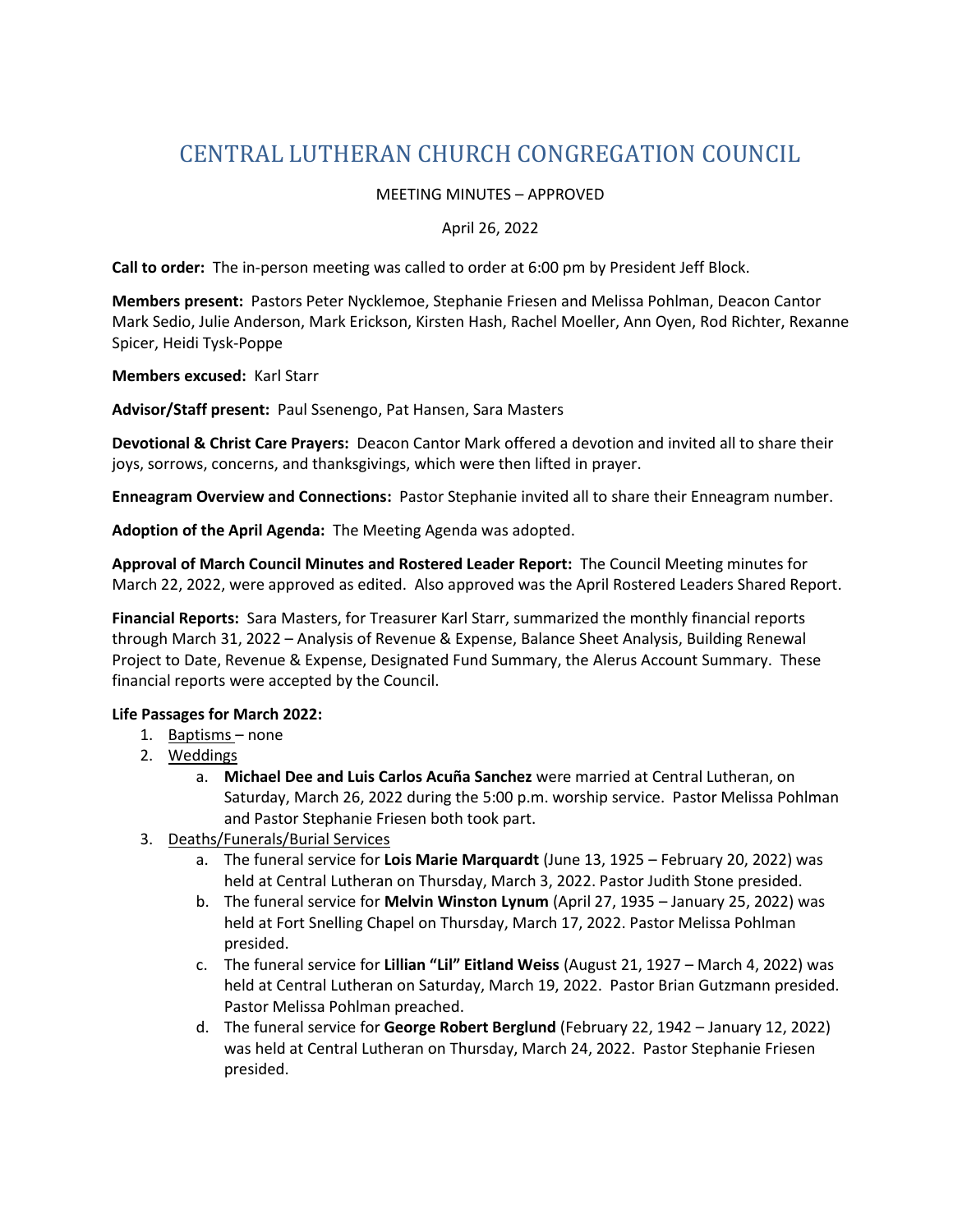### **Life Passages for March 2022 continued:**

- e. The funeral service for **Lorna G. Hoffmann** (January 20, 1936 February 21, 2022) was held at Central Lutheran on Tuesday, March 29, 2022. Pastor Peter Nycklemoe presided. Pastor Stephanie Friesen preached.
- f. **Jerry A. Evenrud** (June 14, 1929 March 27, 2022) funeral service will be held at Central Lutheran on June 25, 2022.

**Action Items:** The Council affirmed the members of the:

- 1. Belonging Task Force: Stephanie Beane, Kristin Block, Katie Brenke, Tom Edelen, Brian McKinley and Karen Snyder.
- 2. Communications Task Force: Mark Bernhardson, Jim Hart, Sara Klomp and Susan Troselius.
- 3. Virtual Community Task Force: Barbara Anderson, Ben Berg, Larye Pohlman, Caron Porthan, Cindy Rupprecht and Jen Surla.

### **Strategic Planning Work:**

- 1. Review of the strategic plan document
- 2. Council Advocating / Walking with conversation and plan for the year:
	- a. Introduction to discerning
	- b. Initial name/brainstorming of needs and ministry/mission in shared communities
	- c. Education and learning options to explore

**Closing Prayer and Adjourn:** After closing with the Lord's Prayer, the meeting was adjourned at 7:30 pm.

Respectfully submitted,

Pat Hansen Recording for Heidi Tysk-Poppe, Council Secretary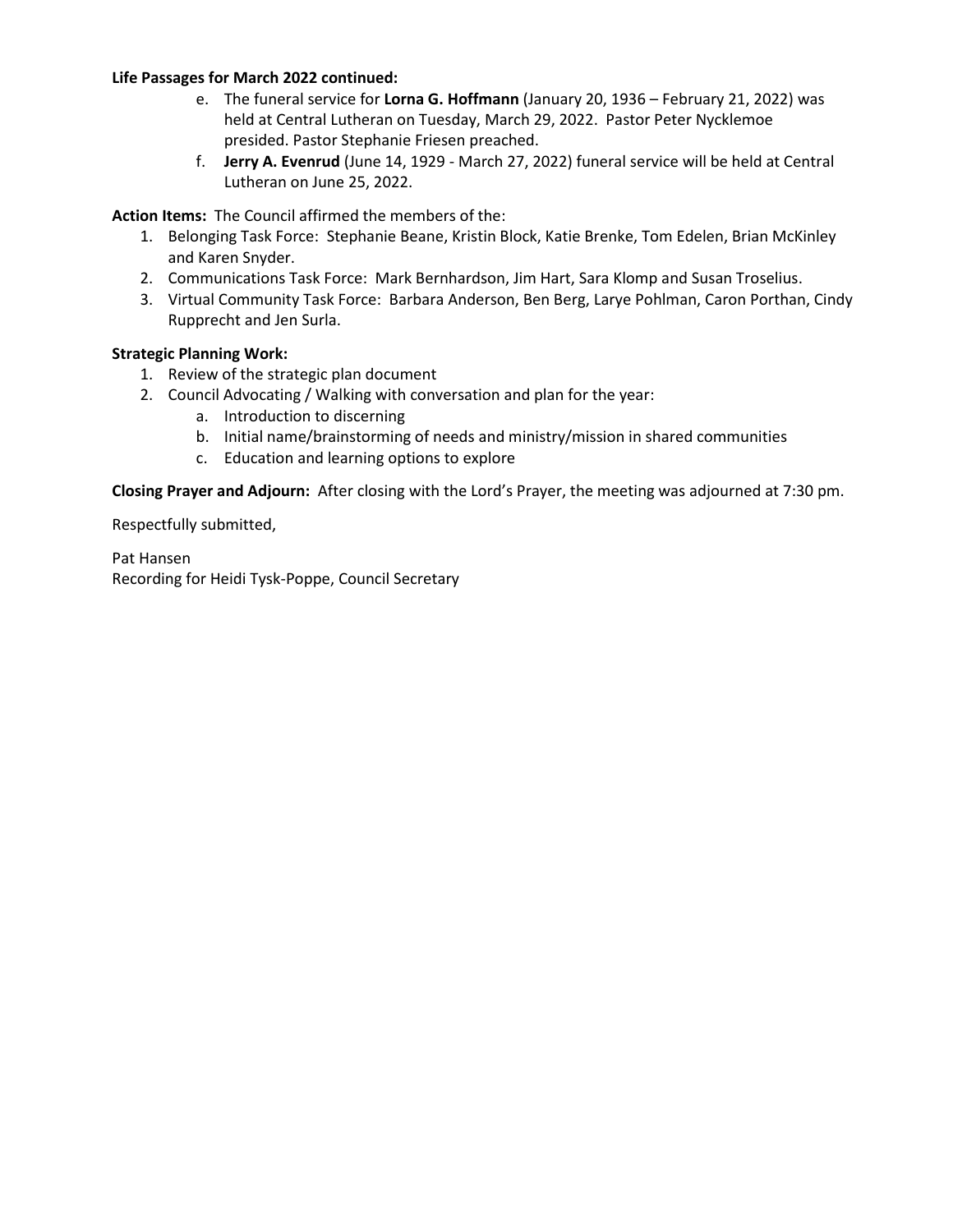## **Central Lutheran Church Treasurer's Report March 31, 2022 Financials (3 months)**

|                   | <b>Annual Budget</b> | <b>Mar 31 YTD</b> | % of Ann Budget (25%) |
|-------------------|----------------------|-------------------|-----------------------|
| Income            | \$3,082,750          | \$783,169         | 25.4%                 |
| Expense           | \$3,074,497          | \$764,786         | 24.9%                 |
| Surplus (Deficit) | \$8,253              | \$18,364          | 222.5%                |

## **Operating Fund – Key Revenue Items**

| Revenue<br><b>Source</b> | March<br>Actual | <b>March</b><br><b>Budget</b> | 2022<br>Year-to-Date<br>Actual | 2022<br>Year-to-Date<br><b>Budget</b> | 2021<br>Year-to-Date<br>Actual | <b>Year Over Year</b><br>Change -<br>Actual |
|--------------------------|-----------------|-------------------------------|--------------------------------|---------------------------------------|--------------------------------|---------------------------------------------|
| Regular Offering         | \$102,881       | \$100,000                     | \$391,884                      | \$350,000                             | \$368,913                      | \$22,971                                    |
| Parking                  | \$10.927        | \$18,333                      | \$35,978                       | \$55,000                              | \$10,000                       | \$25,978                                    |
| Foundation               | \$101,000       | \$101,000                     | \$303,000                      | \$303,000                             | \$243,000                      | \$60,000                                    |

## **Mission Forward Campaign Nov 2019 – Nov 2022**

| <b>Pledges</b>                        | Pledged     |                 | Rec'd to<br>Date |             | Remaining            |  |
|---------------------------------------|-------------|-----------------|------------------|-------------|----------------------|--|
| <b>Members</b>                        | \$1,918,618 | \$9,159         | \$1,762,980      |             | \$155,638            |  |
| <b>CLC</b> Foundation                 | \$252,000   | \$7,000         | \$189,000        |             | \$63,000             |  |
| Total                                 | \$2,170,618 | \$16,159        | \$1,951,980      |             | \$218,638            |  |
|                                       |             |                 |                  |             |                      |  |
| Short Term Mortgage (5 years, \$2.5M) |             | <b>Mar 2022</b> | <b>2022 YTD</b>  |             | Current              |  |
|                                       |             | Payment         | <b>Payments</b>  |             | <b>Balance</b>       |  |
| Total monthly P&I payment / balance   |             | \$87,183        | \$111,549        |             | \$1,110,705          |  |
|                                       |             |                 |                  |             |                      |  |
| Expenses: <sup>i</sup>                |             | Mar             |                  |             | <b>Total to Date</b> |  |
| Campaign expenses                     |             | \$0             |                  |             | \$86,035             |  |
| Lump sum principal reduction          |             | \$75,000        |                  | \$791,735   |                      |  |
| Projects                              |             | \$0             |                  | \$253,895   |                      |  |
| Benevolence                           |             | \$0             |                  | \$50,000    |                      |  |
| <b>Total Expenses</b>                 |             | \$75,000        |                  | \$1,181,665 |                      |  |
|                                       |             |                 |                  |             |                      |  |
| Mission Forward: Cash on hand         |             |                 | \$52,607         |             |                      |  |

### **Assets / Liabilities**

| <b>Select Key Assets:</b>              | <b>March 2022</b> | December 2021 | 3 Mo. Change  |  |  |
|----------------------------------------|-------------------|---------------|---------------|--|--|
| <b>Operating Checking</b>              | \$72,165          | \$208,893     | ( \$136, 728) |  |  |
| Reserve Fund                           | \$197,774         | \$201,178     | ( \$3,404)    |  |  |
| Repair Fund (short-term replacement)   | \$45,694          | \$58,537      | (\$12,843)    |  |  |
| Long-Term (long-term repair / replace) | \$169,293         | \$119,293     | \$50,000      |  |  |
| <b>Foundation reserve</b>              | \$85,078          | \$57,246      | \$27,832      |  |  |
| <b>Select Key Liabilities:</b>         |                   |               |               |  |  |
| ELCA MIF Mortgages - Long & Short-term | \$6,761,210       | \$6,902,199   | (5140,989)    |  |  |